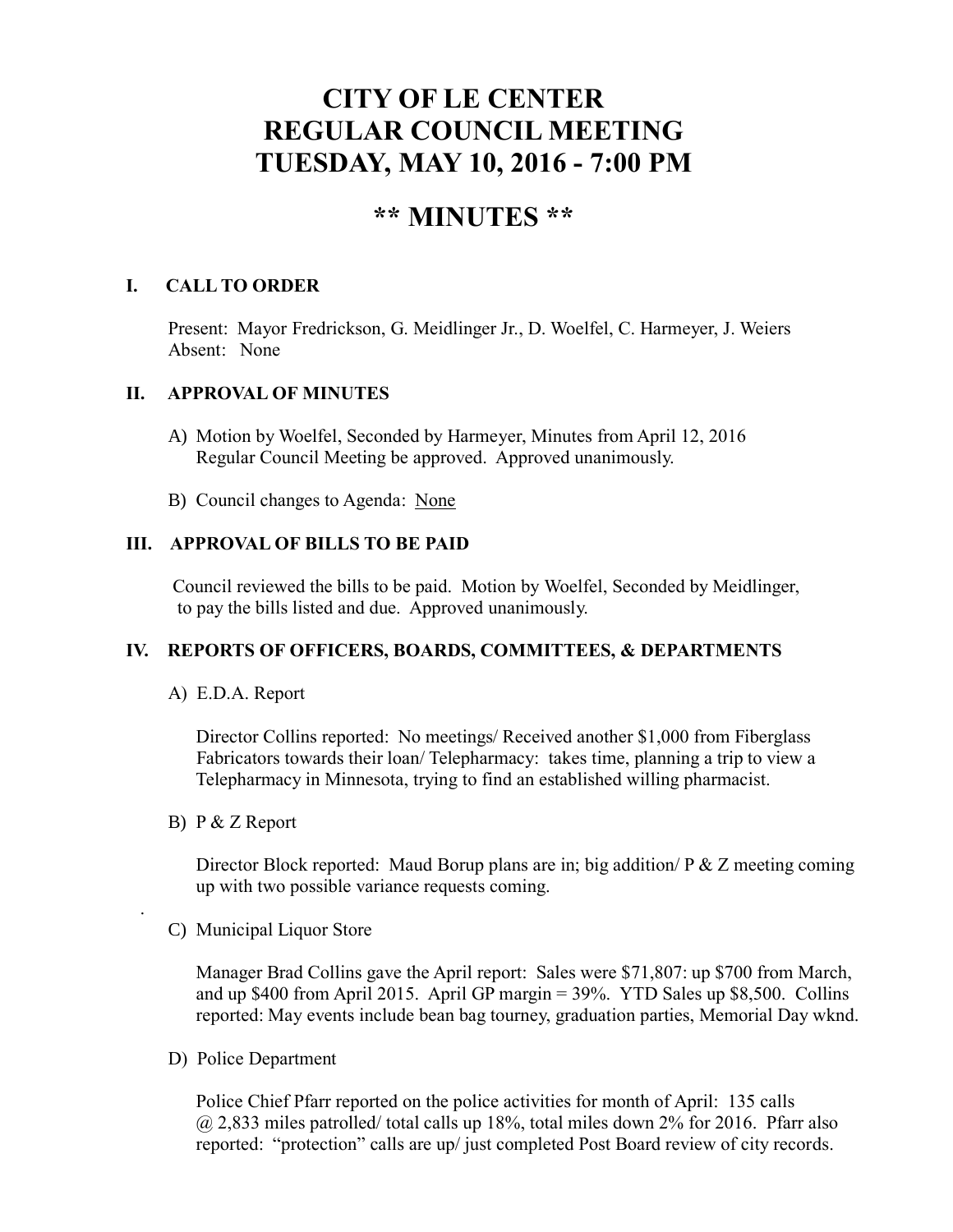E) Water, Sewer, Streets, Parks Depts

Public Works Supt. Curt Roemhildt reported:

- Streets- completing street striping and painting storm sewers/ fixed watermain break on East Ottawa Street near Winco.
- Parks- parks are all open for summer/ pool being patched  $\&$  painted by Fredrickson.
- Refuse- a few more instances of illegal dumping into the truck being investigated/ city staff invented a "packer" to help smash the recycling down on Saturdays.
- F) Bolton & Menk Engineering
	- 1) Lexington Avenue Project: Engineer Hawbaker handed out the official Abstract of Bids received for the project showing eight  $(8)$  total bidders with Chard Tiling  $\&$  Excav. of Belle Plaine MN as the low bidder at \$2,074,999.00; and a letter of recommendation that council officially accept their low bid to perform the work. Council discussed the possibility of BMI reducing their fee; since the awarded bid came in so low. Hawbaker stated that "might" be possible.
		- a) Motion by Harmeyer, Seconded by Woelfel, to adopt **Resolution No. 2016B**, thereby Accepting the Chard Bid of \$2,074,999.00 & Ordering them to perform the work for Lexington Avenue Improvement Project. Approved unanimously.
		- b) Administrator Collins explained some of the questions Ehlers Financial had related to the bonding of this project. After some discussion; Council generally agreed: move \$130,000 yearly into the Revenue Contribution column/ No to a full credit rating review by S & P/ maybe make the int. rate be 1% over TIC.
		- c) Collins presented an alternate parking request from the county for their employee parking vehicles during the project. Request was for Minnesota Street along the courthouse and Park Avenue along the courthouse & jail. After some discussion; council generally felt No, this would take up too much of the area business parking spots.
- G) County Fair/ Nancy Stauff

 Ms. Stauff reported: corn feed is ON for Thursday during Fair/ 4H would like to do dog shows during the horse shows at the arena/ Sanctioned goat show on Friday/ baking & cooking contest on Sunday/ county will be out of 4H Building within two weeks/ two new sets of movable bleachers are coming to assemble/ Monster Truck will be back this year/ camping= \$15.00 per night, signs will be put up- but council stated city will NOT be responsible for foul balls thru camper windows or dents.

H) Pool/ Mgr. Dorothy Dinwiddie

 Swim Lesson registration is set for June 2 for staff/ considered 2016 Pool Fees: discussed season pass prices for In-town vs. Out-town rates. Motion by Woelfel, Seconded by Harmeyer, to eliminate the Out of city season pass rates, and have one season pass rates (Individual =  $$125.00/ Family = $150.00$ ) Approved unanimously.